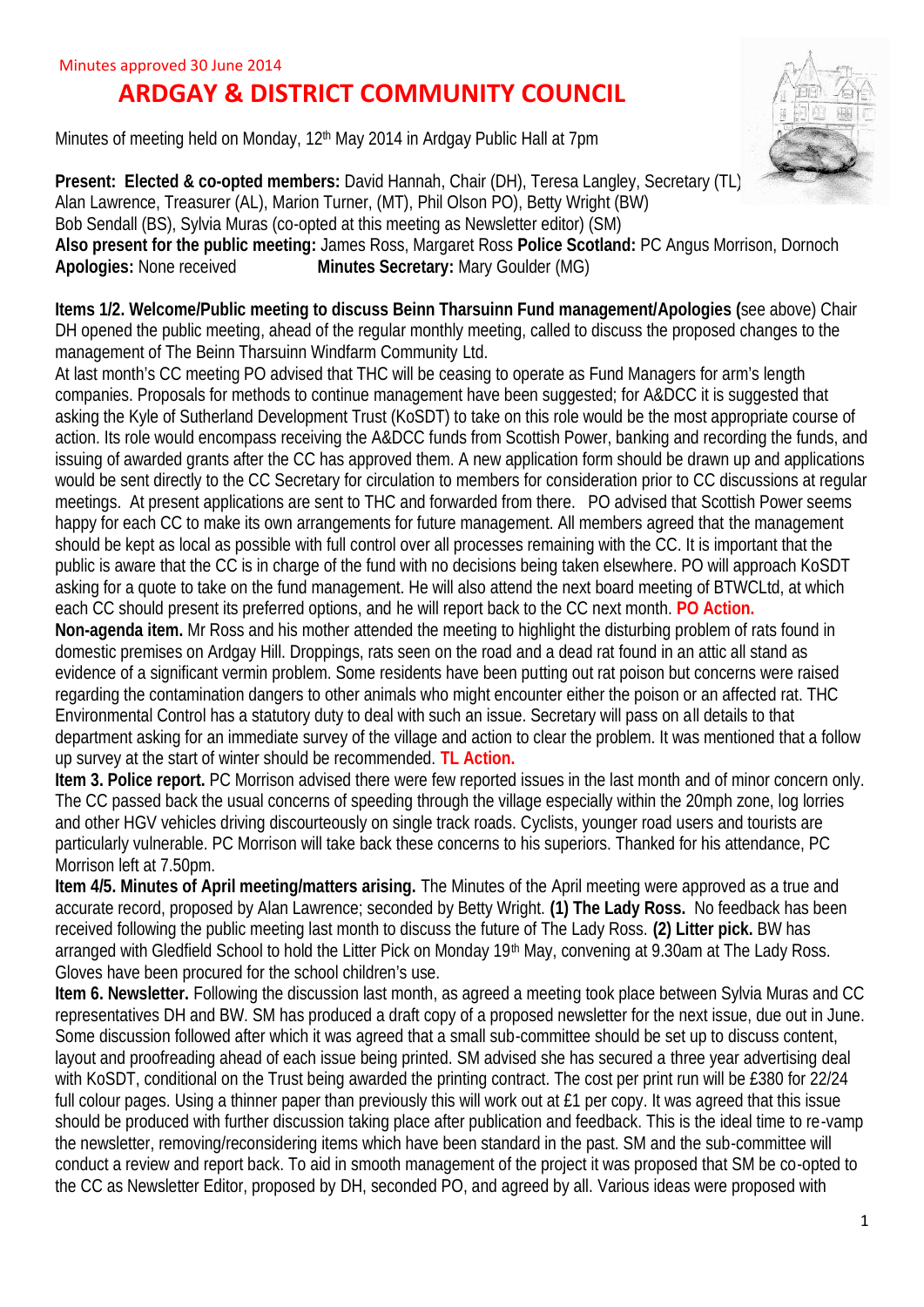## Minutes approved 30 June 2014

regard to future content; these can be worked through at a later date. The agenda and approved Minutes of CC meetings should be posted on the CC section of the noticeboard outside the Public Hall. **TL Action.** A secure post-box should be sited there for public feedback/information/comments. **AL Action.**

**Item 7. Correspondence.** DH listed incoming correspondence including an invitation to attend the forthcoming prize giving at Dornoch Academy. Sec will advise that no-one is available.**TL Action.**

Information received confirms that THC records show THC spent £28,000 on repairs to Tuiteam Bridge in 1986. Matt Dent, THC Core Path Officer, has been unable to confirm any change of ownership, which remains unknown. The bridge appears to be labelled as a 'superseded' bridge with its provenance still to be established. It is not a designated Core Path, in spite of being a vital link in times of flood, and is not on the list of accredited structures for maintenance. Jeanie Sparling has confirmed in writing that she is ceasing to take care of the flower tubs/decorations in the village. She has agreed with Jocky Hewitt that he will take over and she will pass on a hi-viz waistcoat and a wheeled water carrier to him. Jeanie intends to continue cleaning and care of the toilets. Jocky will not take on the flowers on the station platform. It was suggested that the tubs might be relocated elsewhere in the village. Treasurer confirmed that last year the CC paid out £150 for the tubs, £70 for village flowers and £40 for station flowers. Jeanie took care of these as a much appreciated volunteer.

**Item 8. Treasurer's report. (AL)** The cleared balance on the Treasurer's account stands at £1113.85 with outstanding cheques amounting to £71.30. The Projects account balance is £5762.79; outstanding cheques amount to £1625.98 of which £1520 is a transfer to the Toilets account on loan pending the payment of the annual grant from The Highland Council. The Toilets account balance is currently £3.65. A cheque has been raised for £189.00 to cover the April cleaning costs. Martin Calder has agreed again to audit the annual accounts, for 2013/14 and will have these ready for the CC AGM in June. Payments made by BACS for newsletter advertising are being processed. It was noted with great appreciation the excellent value and standard provided by Jeanie Sparling in her duties as cleaner of the toilets. **Item 9. Secretary's report (TL).** Hayley Bangs of Kyle of Sutherland Youth Development Group requested a letter of support for, and an entry on THC Planning website, the proposed development on their site at South Bonar. An invitation will be issued to KOSYDG to attend the June meeting of the CC prior to such action being taken. Owing to other commitments of members it was agreed that the date of the AGM should be changed, with 23rd June proposed as the alternative. Secretary will advise all relevant bodies and posters should be displayed locally in advance of the meeting. **TL Action.** Confirmation will be sought as to the first contact for THC in the absence of the Ward Manager.**MG Action. Item 10. Windfarms. Sallachy.** A planning decision is still awaited from the Scottish Government. The developers would be appreciative of any support to move this along. The developers recently held meetings with potential contractors and are keen to work with local firms, helping them to work together as appropriate. **Achany Panel.** The next meeting is in June. The next deadline for applications is 31st October. **Braemore.** Planning application delayed pending further noise and bird surveys. **Caplich.** New development proposed, very early stage at present. BW will join DH and MT as CC representatives dealing with windfarm matters.

**Item 11. Kyle of Sutherland Development Trust update. (MT)** KoSDT continues to seek ways to operate local community benefits to best advantage. Development Officer's report for April will be circulated to all CCs. **MG Action. Item 12. Highland Councillor's report.** No report available.

**Item 13. Any other competent business. (1) Sutherland Access Forum.** It was reported from an Access Forum that the Invershin cycle ramp project has stalled in THC Engineering Department. Matt Dent was appointed as Project Manager to see this through to completion but no progress has been made in the last months. Secretary will write to Steven Barron, CEO of THC, and all three local councillors seeking a progress report and an update as to when the project might be completed.**TL Action.**

**Item 14. Date and time of next meeting.** The next meeting will be on Monday 30<sup>th</sup> June 2014 at 7pm in the Ardgay Public Hall. This will be the AGM which will be followed by the regular monthly meeting. Members of the public are most welcome to attend.

Meeting closed at 9.30pm and was followed by a private session to discuss applications to the Beinn Tharsuinn Windfarm Community Benefit Fund. The outcome of discussions is noted below.

## **Item 15. Beinn Tharsuinn Windfarm grant applications (private session)**

Application by Kyle of Sutherland Development Trust for £2,000 towards initial work at the Bonar Bridge Post Office house was approved.